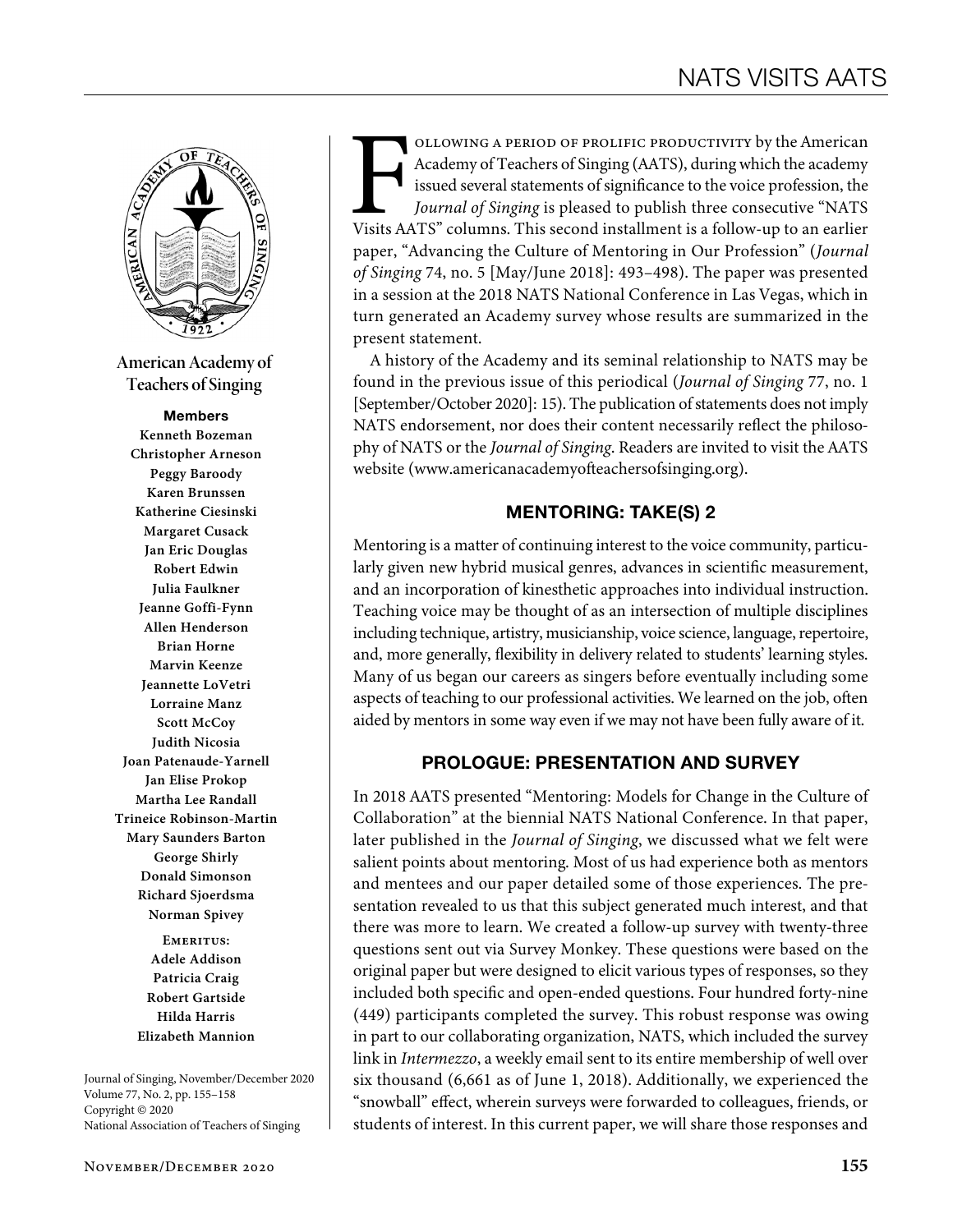## *NATS Visits AATS*

discuss our findings, including ideas that support our original paper, but also ideas that we had not considered. A summary of questions that were answered directly will be presented first, followed by a review of those questions that had open-ended responses. Responses were then analyzed by multiple members of the Academy (AATS) to look for any overlapping themes, commonalities, and/ or differences among the comments. It should be noted that these responses relate to those taking the survey only and cannot be generalized.

# ACT ONE: INITIAL RESPONSES

Of the 449 respondents who completed the survey, 327 self-reported that they had been mentored, representing 70% of the respondents. When we asked *how* they mentored, we received a wide variety of responses. (Please note that participants could choose more than one option.) Our most frequent responses were:

- what to listen for in a lesson (70%)
- how to structure a lesson (54%)
- how to assign repertoire (48%)
- how to correct lyric diction (47%)

Other answers included:

- how to accompany vocal exercises (24%)
- how to accompany repertoire (16%)
- how to manage a studio (19%)
- how to recruit students (14%)

A specific question on mentoring in the business aspect of running an independent studio received a (20%) positive response. In other words, 80% of those who responded did *not* receive any advice on running a studio.

Most often the mentees were mentored by their own voice teacher (65%). They were often mentored during school or the three years immediately following graduation (52%). However, 23% acknowledged multiple opportunities, including in the early years of teaching, and continuing throughout their teaching careers. This would seem to indicate that mentoring is important throughout the trajectory of a career, both to mentor and mentee.

The survey also collected information based on the backgrounds of the respondents. We saw a great variety of skills sets. All respondents had considerable experience (55% had 21 or more years of teaching). Interestingly, 55% had also mentored someone already. Regarding mentoring experiences, the length of time and how the sessions were contracted all were highly variable and individualistic.

Where do we find commonalities? How can we organize the mentoring process to allow for more opportunities? It seems clear that, unlike other fields which provide internships, the lack of specific teacher training and certification means that although mentoring is an important part of the voice teacher's career development it remains primarily ad-hoc in nature.

## ACT TWO: OPEN-ENDED RESPONSES

Our open-ended questions elicited a broad range of answers. We gleaned the most information from answers to the following three questions: "If you were mentored, please tell us *how* you were mentored?; "What words best describe the mentor's way of interacting with you during the mentoring process?"; and, "Is there anything else you'd care to add?"

Respondents demonstrated great enthusiasm for the concept of mentoring as well as the effect mentoring had on their own teaching. The affirmation of one's own skills was a benefit mentors acknowledged, appreciating the time to refine their thoughts about methods, strategies, and approaches. Some felt they had an obligation to pass on their experience. Mentoring was also seen as a vital component in building communication within the profession.

In some cases, the process was as simple as conversations and sharing, such as "a lot of phone calls," "text [message] coaching," or "conversations and sharing of organizational materials." Mentoring could mean observing a teacher teach, having a teacher observe a mentee teach, or participating in the collaborative teaching of a voice lesson, each with a follow-up discussion. This could happen in person, via online methods, by a review of video-recorded lessons, or, as one respondent explained: "[the mentor] observed the first lesson I taught, and then once a month observed again, with discussion of observations." Workshops, courses, and master classes were frequently mentioned as opportunities for mentoring, some sparking important changes: "after the workshop . . . I began to formulate better plans for teaching my students."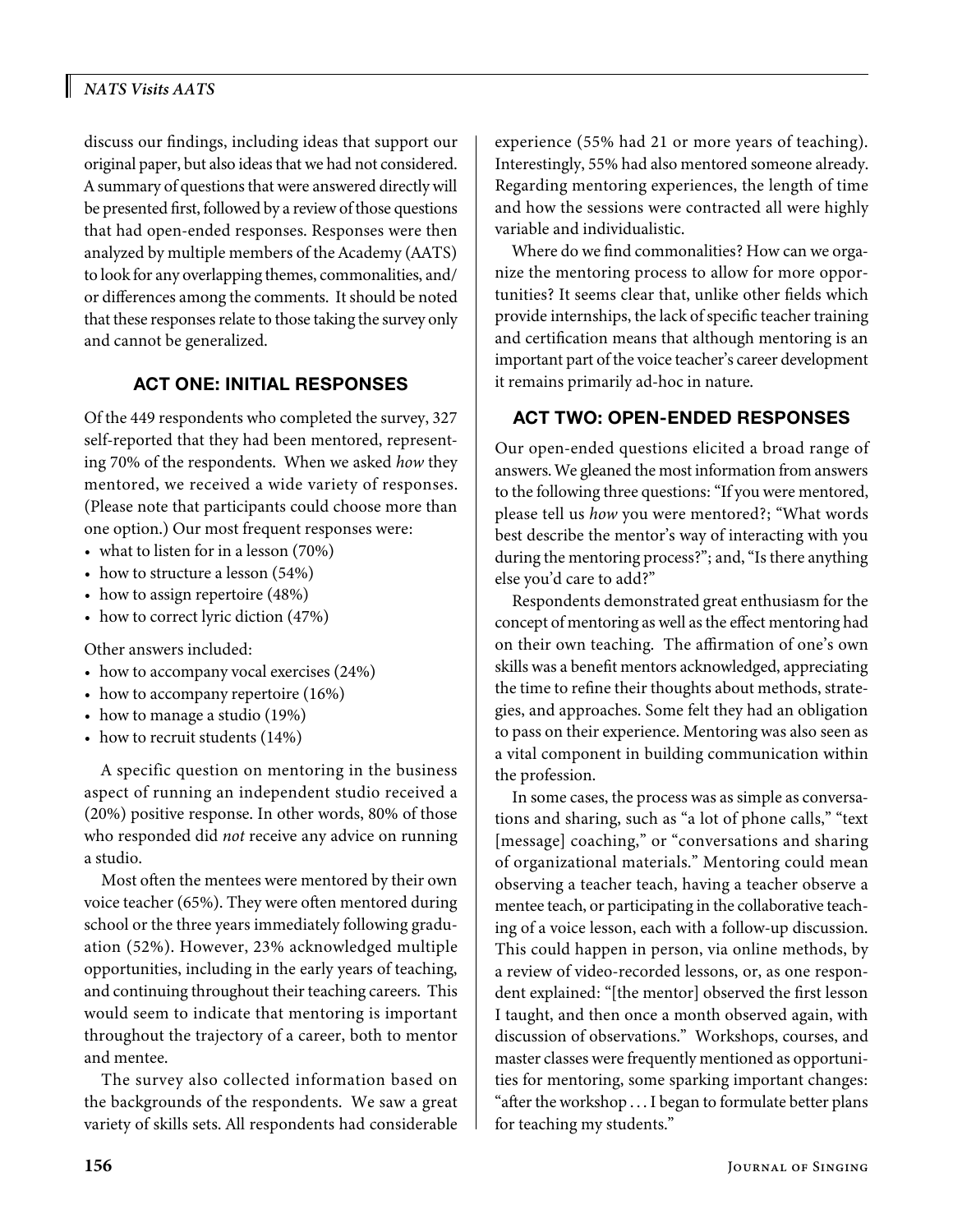Overcoming a fear of being judged helped the mentoring relationship to focus on "responding to questions and concerns" or "discussing teaching strategies and career goals." Mentors were credited with "encouraging [teachers] to enter their students in competitions and to make arts their chosen profession . . ." A number of responses celebrated a lifetime of connection to mentors: "she maintains regular contact throughout our careers with her chat room"; "my high school choir teacher ... is a renowned teacher, but she will still answer emails and any questions I have"; and, "she is often still joining me for yearly training opportunities."

A number of responses articulated a larger view of the profession: "It was not just one person, but an entire philosophy of teaching based on science and practical application"; "I could not have asked for a better mentor, even though I guess we never called it exactly that"; "If I ever have a question I can always get answers"; "[Mentoring] is a mission of community and promoting artists staying and thriving in the arts; and I take it seriously and offer it with love and commitment."

Unfortunately, for some university teachers, mentoring was not readily available to them. Some colleagues were not always open to the process. One response reveals this frustration:

"It is a two-way street and it doesn't happen automatically. I wish my department chair had asked a senior faculty member to officially mentor me for a service credit. Instead, I have to go begging for help with specific projects and my colleagues are already busy with other things and are burdened by my requests for mentorship. It's bad for morale all around. I don't want to ask someone for help who doesn't want to give me any help."

Respondents who had been mentored mentioned characteristics that made the experience a positive one. Below are a few comments:

- "Discussing teaching concerns and techniques as *peers* (emphasis added)"
- "Comes alongside as a partner"
- "Open to questions and gracious with explanations"
- "Supportive of my abilities when I was less secure"
- "Very hands-on . . ."
- "Supportive, instructional, knowledgeable . . ."
- "Extremely detailed . . ."
- "Career changing"

Topics of mentoring ranged across the entire spectrum of voice pedagogy, including repertoire, lesson strategies, exercises, performance issues, as well as covering all aspects of running a business from recruitment to finances. One mentor noted, "I have instructed them in repertoire choice according to the student's skill and experience level, pedagogical skills, auditory skills, and assignment of appropriate exercises." Other activities mentioned were "creating a business plan, marketing, social media . . . [as well as] curriculum and goals for private and semi-private lessons." And from another: "Inviting them to participate in lessons I am teaching." "Helping with issues in the studio (technical and interpersonal)" was welcomed by a number of respondents. In addition, mentors have "provided access to all books in [the studio] library," "introduced [mentees] to NATS and encouraged them to participate," and supported teachers' personal "voice care."

Remuneration was not an important factor, but negative feelings were noted if mentors felt they had been taken advantage of or used for quick solutions. Seventyfive percent of those who had mentored said they were not compensated financially. Their benefits included instruction, knowledge, modeling, support, resources, encouragement, and collaboration. "Paid or not, I think mentoring is a wonderful thing to do."

A number of responses related to early career mentoring: "It should take place sooner in the educational process . . ." "I found myself teaching based on what my teachers had done with me, but that wasn't adequate . . . It's not something you pick up by osmosis." Mentoring can take place in a variety of settings: "Working with teachers in music education"; "I give talks to college pedagogy classes on how to start and maintain a successful private studio"; "sectionals at high schools where the choral director also teaches voice" or "navigating academia and career." However, some mentors of early career teachers reported a drain on their energies: "I often feel used by beginner teachers—and find that more often than not they are looking for quick fixes and easy answers. Those types of relationships are hard."

## ACT THREE: CONNECTIONS

Connecting these comments back to our original 2018 paper, we found many responses that concur with our